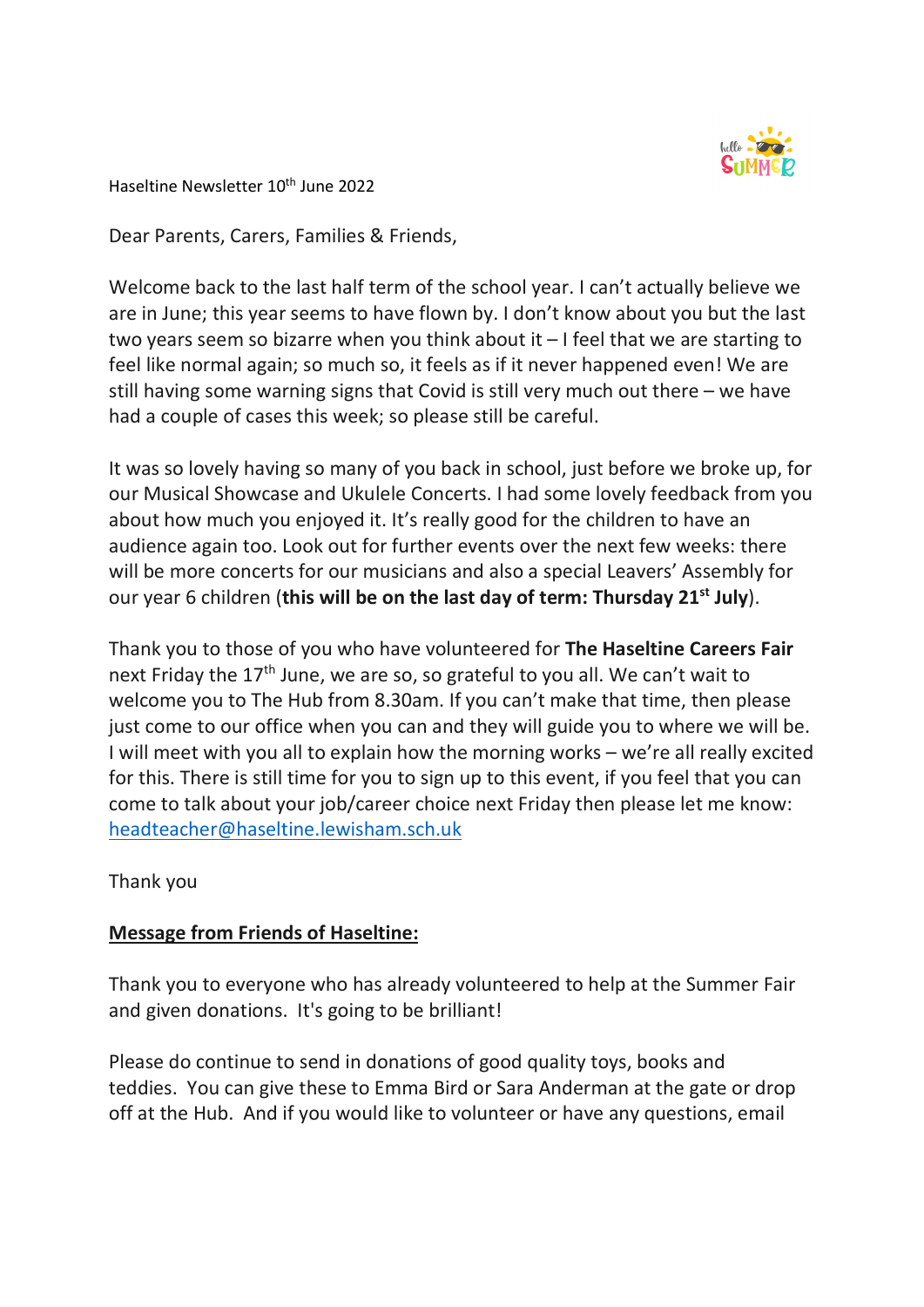

Haseltine Newsletter 10<sup>th</sup> June 2022

friends@haseltine.lewisham.sch.uk .

The fair will be cash only, so start saving those pennies! We look forward to seeing you there!

## Year 4 Times Tables Competition

A 'Battle of the Bands' is a fun and friendly competition between 4B and 4R on Times Tables Rock Stars (TTRS); the class with the highest number of correct answers will be the winners. What are you waiting for? Every correct answer in any game type is worth one point towards your team's score. The competition is active until Tuesday 14th June 2022. The winning class will be crowned Times Tables Rock Stars Champions and awarded certificates on Friday 17th June 2022.

## Smart Watches & Jewellery

We have seen a number of children wearing Smart Watches to school. These are not okay to wear to school – they can access the internet and can take photos and this then becomes a safeguarding for us in school. We also don't want anything expensive getting broken or lost – this is the same for all jewellery; please do not send children to school wearing Smart Watches & Jewellery.

Thank you

## Sports Day

This year we can invite parents to our Sports Days so please save these dates:

KS1 & Reception Classes = Tuesday  $5<sup>th</sup>$  July in the afternoon  $KS2 = Wednesday 29<sup>th</sup> June in the afternoon$ 

Details will follow; Nursery Sports Day details will also follow soon.